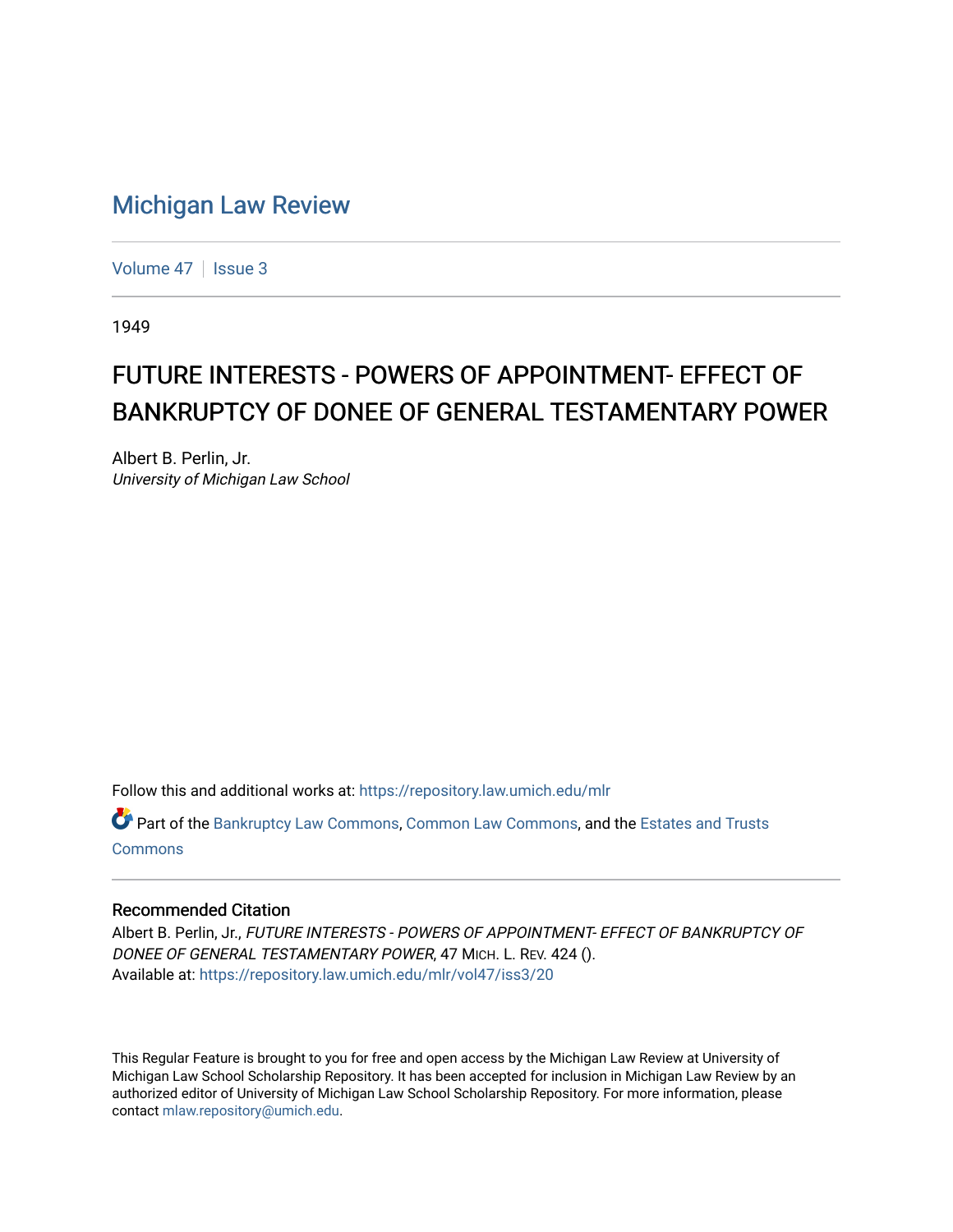FUTURE INTERESTS - POWERS OF APPOINTMENT - EFFECT OF BANK-RUPTCY OF DONEE OF GENERAL TESTAMENTARY POWER-By her will,  $X$ established a spendthrift trust,<sup>1</sup> appointing Y and a trust company as co-trustees. In addition to receiving the income from the trust during his life,  $Y$  was given a general testamentary power to appoint the corpus; in default of appointment the corpus was to be divided equally among Y's issue. After *X's* death *Y* filed a voluntary petition in bankruptcy, listing the above interest as that of a beneficiary of a spendthrift trust, "value none." Before Y's death the trustee in bankruptcy purported to sell to plaintiff, who was not a creditor of *Y,* all of Y's right, title and interest in the trust. After Y's death the plaintiff petitioned for assignment of the trust corpus. *Held,* plaintiff had no interest in the corpus. *In re Peck's Estate,* 320 Mich. 692, 32 N.W. (2d) 14 (1948).

The federal bankruptcy law<sup>2</sup> provides that the trustee in bankruptcy is vested with the title of the bankrupt, and it is settled that the determination of title under this provision depends upon the law of the place where the bankruptcy is\_ adjudicated,<sup>8</sup> in this case, Michigan. Since at common law the mere grant of a general testamentary power of appointment did not carry title to the property

<sup>1</sup> See Roberts v. Michigan Trust Co., 273 Mich. 91, 262 N.W. 744 (1935), for previous litigation involving this trust.

<sup>2</sup>Sec. 70 (a), 30 Stat. L. *565* (1898), as amended by 44 Stat. L. 667 (1926), II U.S.C. (1946) § 110 (a). See also § 70(c). Cf. § 70(a)(3), which gives to the trustee in bankruptcy those powers which the bankrupt "might have exercised for his own benefit, but not those which he might have exercised solely for some other person," and principal case at 698.

8 Horton v. Moore, (C.C.A. 6th, 1940) IIO F. (2d) 189, cert. den., 3u U.S. 692, 61 S.Ct. *75* (1940). For that reason this decision may be of some importance in jurisdictions with similar statutes on powers. Cf., for example, Wis. Stat. (1935) § 232.01; Minn. Stat. Ann. (1945) § 502.62; N.Y. Real Property Law (McKinney, 1945) § 153.

 $\mathbf{I}$ 

à.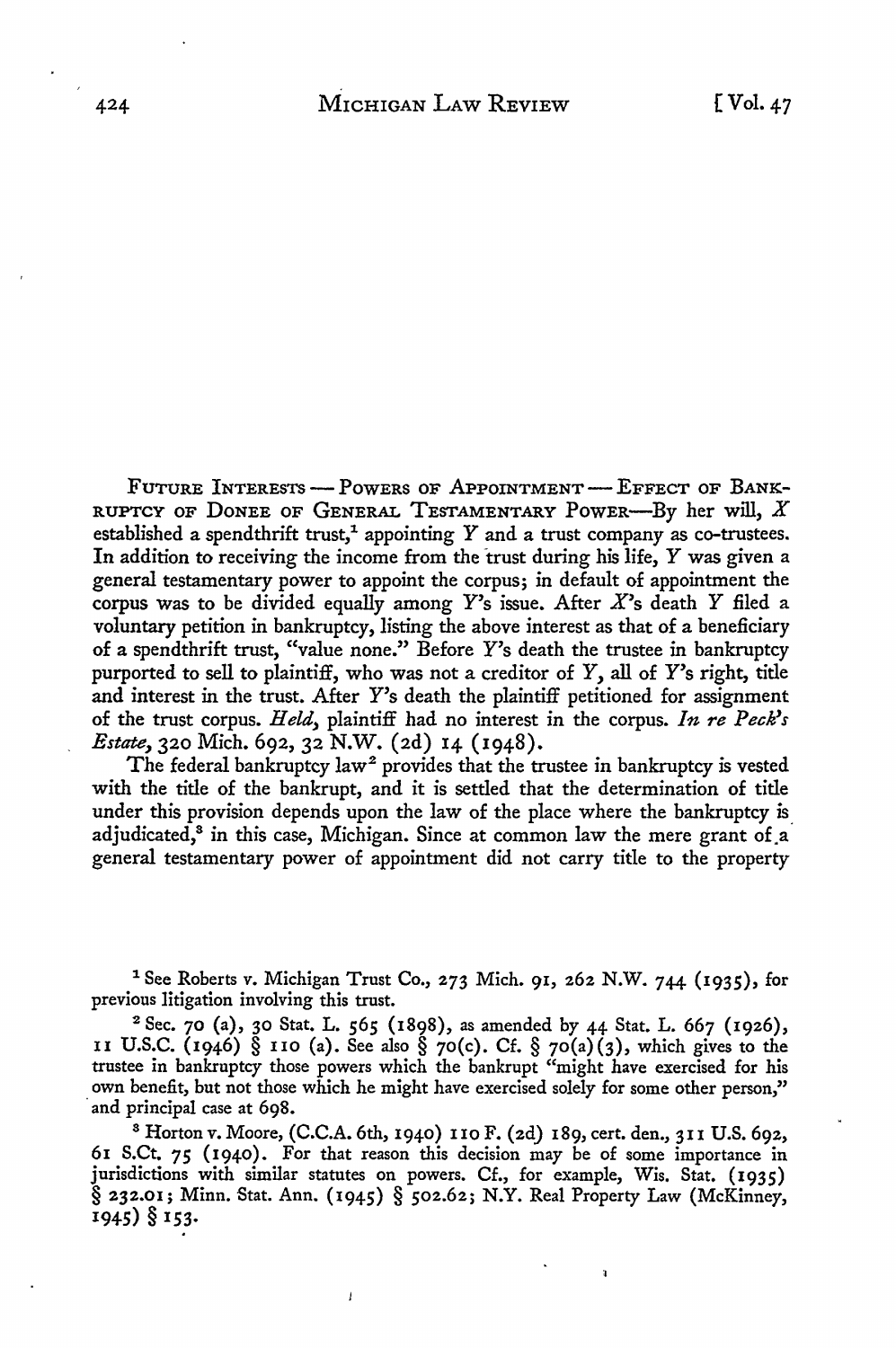subject to the power,<sup>4</sup> it is clear that the plaintiff had no ground for recovery unless the Michigan statutes provided a basis therefor. The statute provides that the donee of a power is deemed to have a fee, with respect to his creditors and purchasers, "when an absolute power of disposition, not accompanied by any trust, shall be given to the owner of a particular estate, for life or for years.  $\ldots$ "<sup>5</sup> An absolute power is first defined as one ". . . by means of which the grantee is enabled, in his lifetime, to dispose of the entire fee for his own benefit."<sup>6</sup> The court pointed out that in the principal case "the power of disposition was accompanied by a trust in favor of  $\ldots$  [Y]," consequently, there was no ability to dispose of the corpus except at death. It seems beyond question that this power was not within the statutory definition of powers in trust;  $\tau$  therefore, it is possible that the court's finding on this point was based on a construction of the statutory definition of absolute powers as establishing three tests: the grantee must be able ( 1) to dispose of the fee  $(2)$  during his lifetime  $(3)$  for his own benefit.<sup>8</sup> Since this was a testamentary power, and in previous litigation the life interest had been characterized as unassignable and not subject to hypothecation,<sup>9</sup> this power clearly fails the second test and would not pass to the trustee in bankruptcy. However, the statute provides a second definition of absolute powers, which is fulfilled "when a general and beneficial power to devise the inheritance, shall be given to a tenant for life or for years.  $\ldots$ <sup>310</sup> Although the law of Michigan is quite clear that a life interest in a spendthrift trust is not the equivalent of a life estate for such a purpose,<sup>11</sup> the court based its decision upon a different ground. The statute provides that a beneficial power exists where " $\ldots$  no person other than the grantee has by the terms of its creation any interest in its execution."<sup>12</sup> Since, prior to Y's death, it had been held that the takers-in default had sufficient interest to institute an action for alleged misuse of trust funds,<sup>18</sup> the court concluded that persons other than Y

<sup>4</sup>Eaton v. Boston Safe Deposit & Trust Co., 240 U.S. 427, 36 S.Ct. 391 (1916); Jones v. Clifton, IOI U.S. 225 (1880); Forbes v. Snow, 245 Mass. 85, 140 N.E. 418 (1923). But see 47 Mich. L. REv. 93 at 93 (1948).

8 Mich. Comp. Laws (1929) § 13003; Mich. Stat. Ann. (1937) § 26.99.<br>6 Mich. Comp. Laws (1929) § 13007; Mich. Stat. Ann. (1937) § 26.103.<br>7 Mich. Comp. Laws (1929) § 13016; Mich. Stat. Ann. (1937) § 26.112, "A general power is in trust when any person or class of persons, other than the grantee,  $\ldots$  is designated as entitled to the proceeds or other benefits to result from the alienation of the lands, according to the power." Note that the court did not describe the trust corpus although it applied these statutes which pertain only to powers affecting lands. <sup>8</sup>This would be in accord with the analysis in Matter of Briggs, **101** Misc. 191

at 198, 167 N.Y.S. 632 (1917), decided under N.Y. Rev. Stat. (1829), Pt. II, c. I, tit. 2, art. 3, from which the Michigan Act was adopted.

<sup>9</sup> Supra, note 1. Since spendthrift trusts are recognized in Michigan, the life interest alone could not pass to the trustee in bankruptcy. Cummings v. Corey, 58 Mich. 494, *25* N.W. 481 (1885); Mich. Comp. Laws (1929) § 12985; Mich. Ann. Stat. (1937)

 $\begin{array}{l} \S 26.69. \quad \text{Cf. Hull } v. \text{ Palmer, } 155 \text{ App. Div. } 636 \text{ at } 644, 140 \text{ N.Y.S. } 811 \text{ (1913)}.\\ \text{10 Mich. Comp. Laws (1929) } \S 13006; \text{ Mich. Stat. Ann. } (1937) \S 26.102.\\ \text{11 Hunt v. Hunt, } 124 \text{ Mich. } 502, 83 \text{ N.W. } 371 \text{ (1900)}.\\ \text{12 Mich. Comp. Laws (1929) } \S 13001; \text{ Mich.$ **(1935).**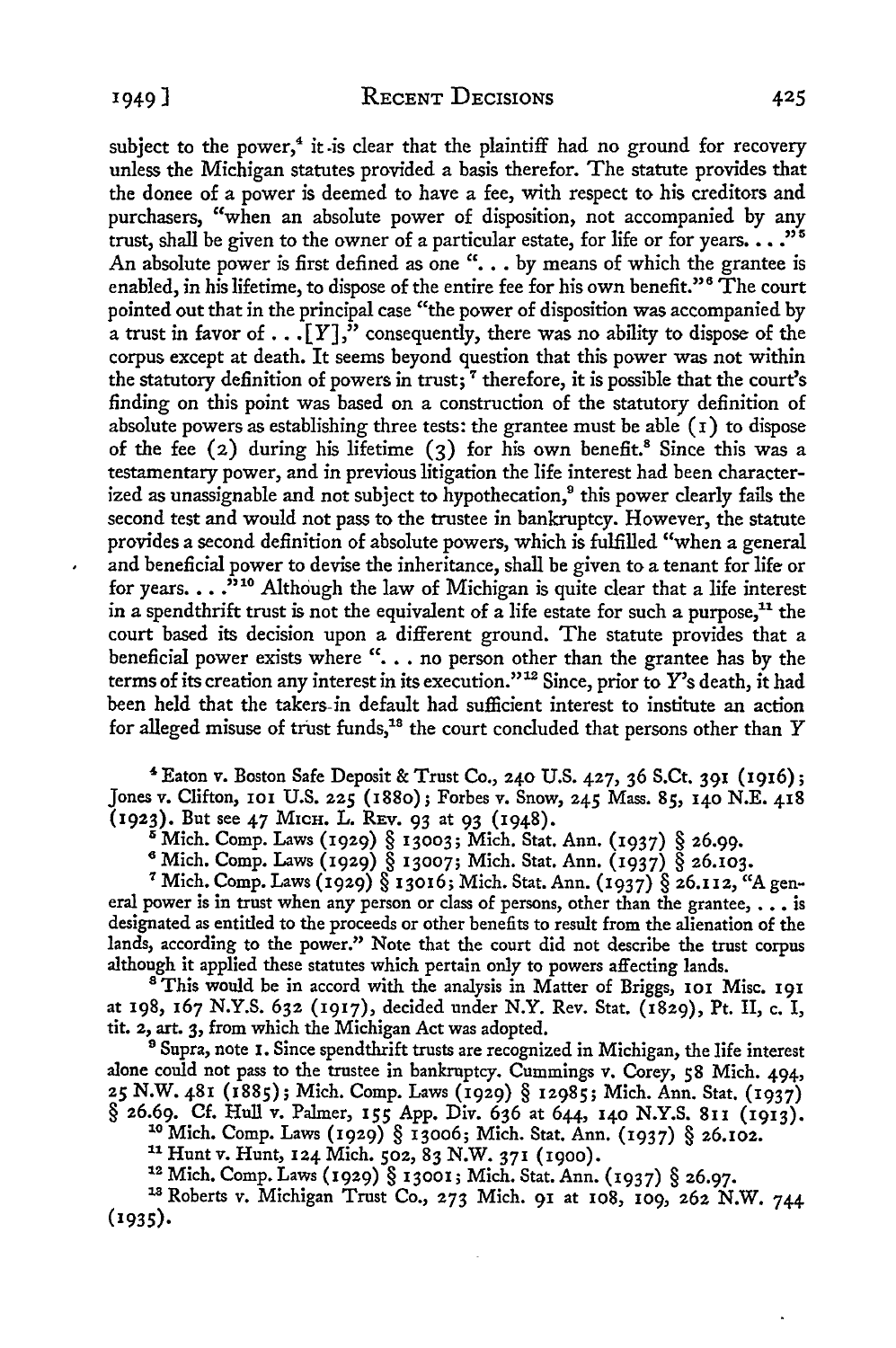had an interest in the execution of the power; thus it was not a beneficial power.<sup>14</sup> It seems doubtful that the interest of the takers in default which was required to bring an action against  $Y$  as co-trustee is equivalent to the interest referred to in the statute. Furthermore, by this reasoning the existence of a beneficial interest in the donee of a general testamentary power would appear to depend upon whether or not the donor had made a gift over in default of appointment. If the power is not one in trust, the presence or absence of a gift over is of no importance in ascertaining the nature and scope of the control exercisable by the donee, 15 and if it is a power in trust it is expressly excluded from the operation of the statute.<sup>16</sup> The apparent intention of the statute is to permit creditors to seize that property in which the debtor enjoys the substantial equivalent of a fee;  $17$  therefore, it seems immaterial that the donee of a general testamentary power may be sued during his lifetime in his office of co-trustee. Clearly, the takers in default had no such interest as would permit them to demand that the power be exercised in a certain manner or that the proceeds of such an exercise be set aside for them. Furthermore, the fact that the takers in default had sufficient interest in the trust to maintain an action for misuse of funds against  $Y$  as co-trustee does not indicate that they had such an interest in the execution of the power as'would allow them to question Y's ability to dispose of the property solely for his benefit.<sup>18</sup> If the court in fact intended to hold that the power was in trust its reasoning might be more understandable, but it is difficult to support that interpretation of the decision since the instrument creating the trust directed that the property ". . . shall go and be disposed of as he  $\check{I}Y$ ] may by his last will and testament appoint."<sup>19</sup> Despite some quarrel with the reasoning of the court in regard to the significance of the gift in default, the conclusion seems sound, for this donee did not have such interests as might be deemed to have merged to create a fee for any purpose; the life interest could be enjoyed only during his lifetime, and the power to appoint the remainder was exercisable only at his death. If it had been decided that the trustee in bankruptcy could take and pass *Y's* power of appointment, the enforcement of the plaintiff's rights would have the anomalous effect of converting a testamentary power into one presently exercisable. This would be contrary to the donor's intent and to the widely-accepted doctrine that an inter vivos contract to exercise a testamentary power in a certain manner, even within the class of persons

<sup>14</sup> Cf. Lyon v. Alexander, 304 Pa. 288 at 291, 156 A. 84 (1931), where the court said, "No one has any interest in a general power of appointment except the donee of the power."

<sup>15</sup> See 47 MrcH. L. REV. 93 at 99 (1948).<br><sup>16</sup> Supra, note 5.<br><sup>17</sup> Cutting v. Cutting, 86 N.Y. 522 at 538 (1881).<br><sup>18</sup> See the principal case at 701. Cummings v. Corey, 58 Mich. 494, 25 N.W. 481  $(1881)$ .<br><sup>19</sup> It is difficult to explain the recited finding of the trial court, which was not

contested by the court here, to the effect that " Neither the exercise nor nonexercise of the power to designate in his will, would benefit  $[Y]$  or his estate in any way,' " (principal case at 698), unless there was a power in trust, but it is equally difficult to find circumstances giving rise to the trust. Cf., notes 2 and 7, supra.